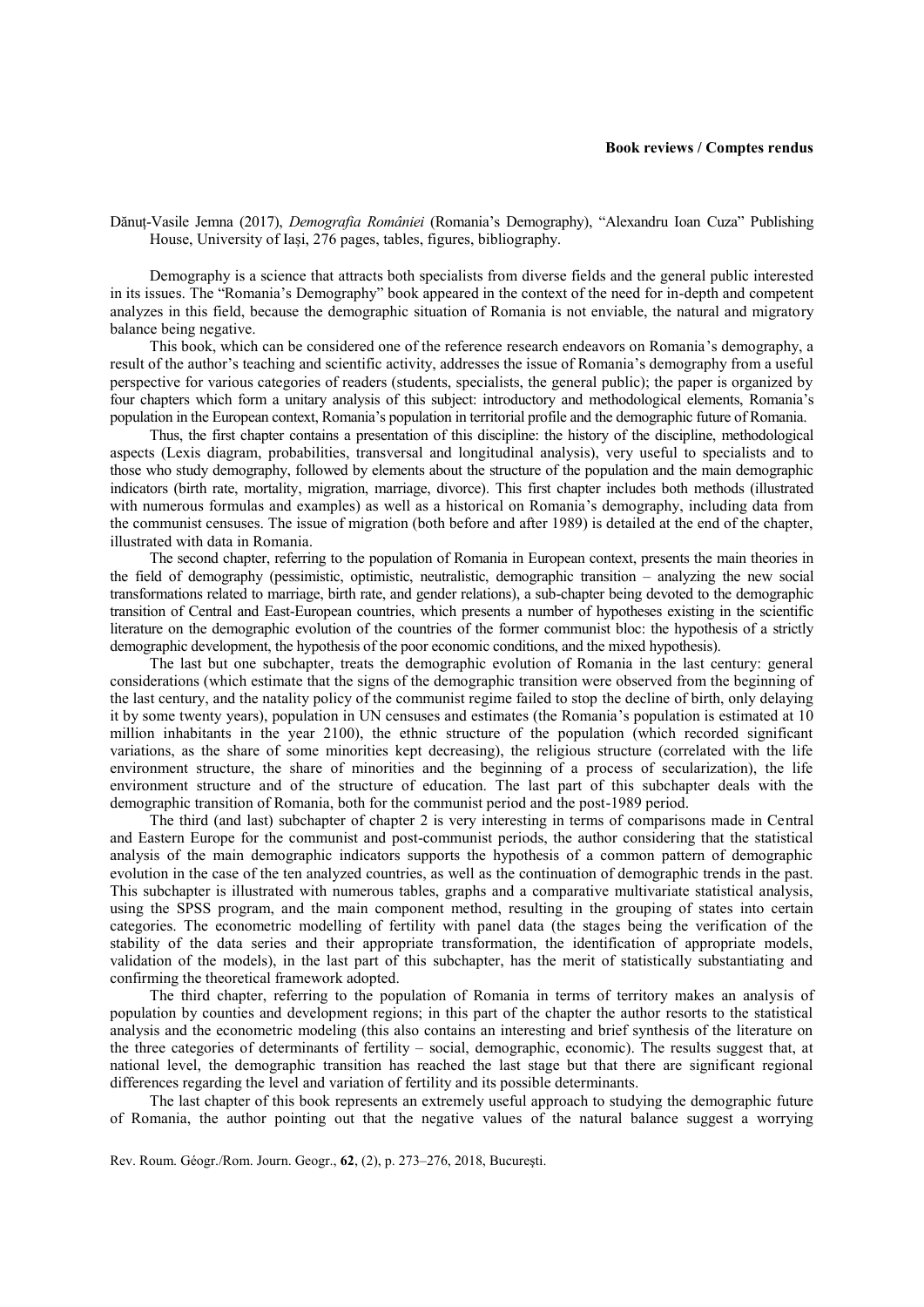demographic picture with very important implications. The estimation for the future of the population and the population structure by age groups is made through demographic projections, which present various evolution scenarios. Data and charts, including age pyramids, are the source of the United Nations Department of Economic and Social Affairs. In addition to the findings that Romania will face a decrease of young population (and a birth-rate recovery will have effects in thirty years), it is suggested that some lessons could be learned from the experience of West-European countries which experienced demographic decline long before Eastern countries; these lessons should be appropriated after thorough studies on the demography of Romania at present and in the future.

## *Gabriel Camară*

## Marcin Wojciech Solarz (Editor) (2018), *Geograficzno-Polityczny Atlas Polski/Atlas of Poland's Political Geography*, University of Warsaw, 248 pages, maps and texts in Polish and English.

Conceived and edited by Marcin Wojciech Solarz, Ph.D. Habil. Professor at the University of Warsaw, with the assistance of numerous contributors, this Atlas was issued as part of the events commemorating the lapse of one century since Poland won its independence.

The work contains four big sections, which offer a complex and comprehensive view of Poland against the background of the evolution of the regional geopolitical and geostrategic context, with highlight on the current situation.

The first part, which is also the most consistent one, presents *Poland's International Relations*, starting with the country's geographical positions on the Globe, its situation in the European Union and its enlargement, followed by two sets of geo-historical maps illustrating Poland's evolution as a state (Poland in Space and Time), basically the changes that have affected its frontiers in the course of time (*Territory and Borders*). An important place in this work represents the analysis of the course of events that changed its borders, the country acting as a geographical buffer between Russia and Germany, two empires with expansionistic tendencies over the time, Poland ranking among the European states with volatile frontiers. The first part second section (*Polish Geopolitical Metaconcepts*), discusses those geopolitical elements that have in time influenced border migration, being in turn influenced by them, e.g. the national background, religion, culture, migrations and place-names. After 1918, once the Polish State became independent, these elements are being analysed in the light of "geopolitics in practice" (*International Politics. Geopolitics in Practice*), illustrated by Poland's geopolitical situation during the Second World War, the country's spatial re-orientation during the post-war period, bilateral relations with other states, also within the framework of regional and international co-operation organisations, the visa regime, and of work abroad, etc. *Security* is the object of the next set of first chapter maps. An analysis is made of NATO reports-Russia and the defence system on Poland's territory, oil transpoart systems and considerations on resources. The section devoted to *Poland in Its Regional Environment* descusses the country's regional position in the light of the gross domestic product, human development, export of goods and services, number of soldiers and military expenditure.

Poland's arguments in favour of *"soft power"* are based on the analysis of geographical names worldwide regarding this country, Nobel Prize and Oscar winners, Award winners at the Cannes Film Festival, Summer Olympic medals, World Championships medals in team games, Crown of the Himalaya and Karakorum – first winter ascents, Participants in the International Chopin Piano Competition, Polish official development assistance, Polish Humanitarian Action activities outside Poland, Polish missionaries in the world, Pastoral visits of Pope John Paul II in Europe and in the world and Literature translated from Polish between 2004 and 2016. The last section of part one, *Religions and language*, has in view cultural geography regarding Poland's position within the European Union with highlight on religion and religious groups, the proportion of christians, muslims, and atheists in the EU states, Dominant language or language group and Domination of the official language in the European Union.

The second part of this work is devoted to the *State*, its political system, justice and security, equality, administrative divisions, elections and referendums, communization and decommnunization of public space and independent Poland in public space.

The first three sections of this chapter illustrate Poland's position in the EU in such matters as: Head of state – method of selection, term of office, System of government, National territorial systems, National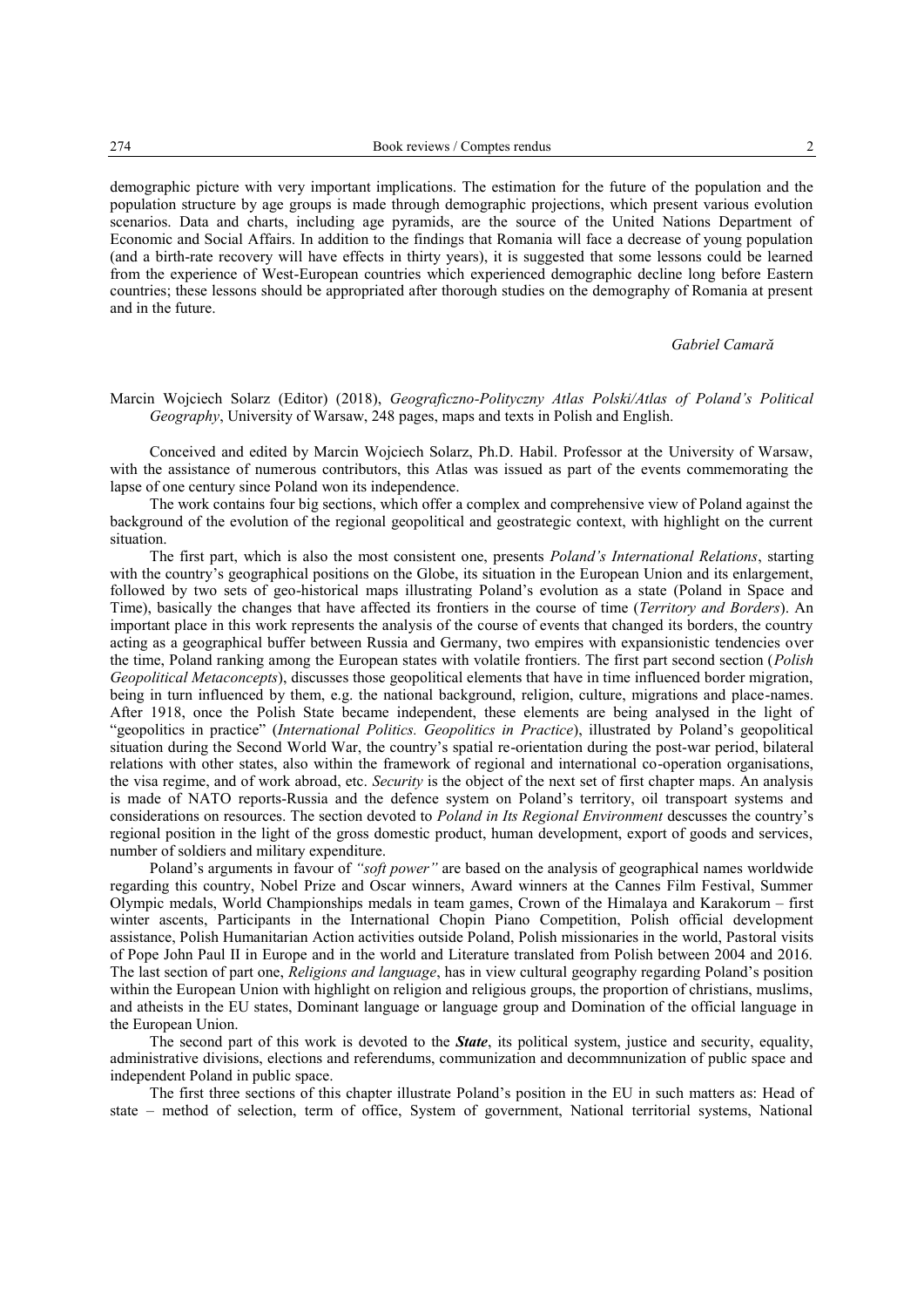parliaments, European Parliament, Confidence in the national gvernment and in the judicial system and courts, Size of administrative units, Observance of political rights and civil liberties, Volunteering – active citizenship, Criminal, civil and commercial court cases, Judges, Prosecutors, Perceptions and Corruption, Terror attacks and murders, Arrested for terrorism and overall prison population, Inequalities, Women's suffrages, women in parliaments and women in politics and business, Employment and Unemployment of women and men, Salaries of women and men and Life expectancy of women and men. *The administrative system* is represented by a set of maps on the evolution of the country's administrative divisions over 1939-2018, followed by an analysis of the last administrative outline in terms of some relevant social and public administrative indicatives. Electoral geographical aspects (*Elections and referendums*) focusses on some aspects (the parliamentary and presidential elections in 2015, the presidential elections in 2014, 2011, and 2001, the presidential elections in 2010, 2005 and 2000, the elections for the EU Parliament in 2009 and 2004, parliamentary elections in 2007 and 2005, the referendum for EU accession in 2003 and the constitutional referendum in 1997. Of particular interest is the set of maps on the *Communization and decommunization of public space*, many such maps being a pioneering attempt in the Geography of Europe and of the World; it contains Communist Names in Public Space and Names in Public in Independent Poland.

Chapter Three is devoted to *Society*, with focus on three major aspects: *Demographic processes and migration*, *National and ethnic minorities and regional groups*, and *Polish people abroad*. The cartogrames of the first illustrated set reveals Poland's EU situation, and emphasizes the country's main demographic situation: Natural increase, Fertility, Median age of population, Pre-working age population, Old dependency ratio, Urban population, Capital city versus country population, Polish citizens in the EU and EFTA countries, Polish-born and Born in the country of residence, Emigrants and Immigrants, Net Migration, Non-EU citizens Immigrants and EU Countries according to types of migration. The second section of this chapter speaks of *National and Ethnic Minorities and Regional Groups*; it opens up with a general map on the Spatial Distribution of National / Ethnic Minorities and Regional Language Groups, followed by maps in detail regarding the distribution of each national minority and regional group in Poland. *Polish People Abroad*, is a particularly comprehensive section in which thematic cartograms illustrate the size of Polish communities worldwide and in Europe, the biggest "Polish" cities outside Poalnd, offering a detailed representation of Polish communities in Lithuania, Belarus and Latvia, Ukraine, the Czech part of Cieszyn (Zaolzie), Romanian Bukowina, the United Kingdom, USA, Canada and Kazakhstan.

The last chapter (*Development*) provides an illustrated cartography of Poalnd's development level within a EU context in terms of the quality of life and of environment, the economy and infrastructure, respectively. The first section of this chapter groups a set of maps of economic-social indicators relevant for the *quality of life*: Human Developement Index (1990, 2015), Increase in the Human Development Index (1990–2015), Overall Life Satisfaction Index (2014–2015), Life Expectancy at Birth (2014), Practising Physicians per 100,000 inhabitants (2014), respectiv *mediu*: Terrestrial Protected Areas as a Percentage of Total Land Area (2014), Forests and Other Wooded Land as a Percentage of Land Area (2015), Total Emissions of Sulphur Oxides, of Benzo(a)pyrene, of Nytrogen Oxides and of Paticulate Matter PM10 per inhabitants (2014). The last section of the Atlas presents cartographically, at UE-28 level, the GDP per capita; International Trade Balance and Economic Openess; Imports and Exports; Total Reserves and Gold Reserves; General Government Gross Debt and General Government Deficit/Surplus; Services, Industry and Agriculture; Carbon Dioxide Emissions; Railway Lines, Motorways and Passengers Air Transport; Internet Users; Weekly Working hours; Labour Productivity; Work on Sundays; Time Required to Start a Business; Earnings and Incomes; Young Adults Living with Their Parents; Unemployment and Quality of Education.

The work ends up with a useful Polish-English Glossary of Geographical Names, and Polish Political Parties.

By scope, rigour and subject-matter, the *Atlas of Poalnd's Political Geography* represents a reference work for the cartography of Europe and of the World at large, being actually a model in guiding the elaboration of other national atlases on a similar topic.

*Radu Săgeată*